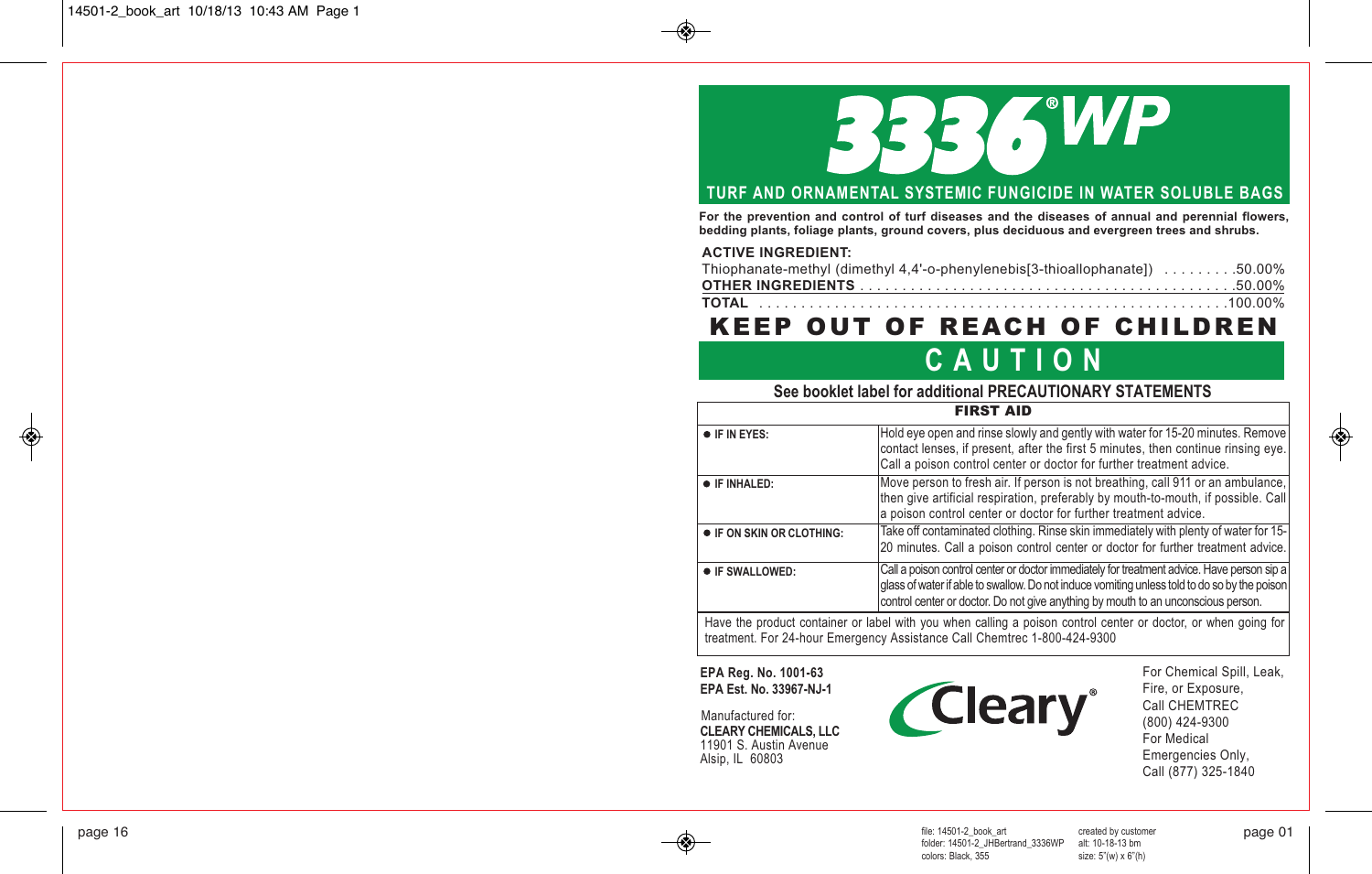#### **PRECAUTIONARY STATEMENTS**

**• HAZARDS TO HUMANS AND DOMESTIC ANIMALS**

**CAUTION:** Causes moderate eye irritation. Avoid contact with eyes or clothing.

#### **PERSONAL PROTECTIVE EQUIPMENT (PPE)**

- Natural rubber, polyvinyl chloride and polypropylene are chemical-resistant for this product. If you want more options, follow the instructions on an EPA chemical-resistance category selection chart.
- Mixers, loaders, applicators and other handlers supporting dip treatment must wear: Coveralls over long sleeved shirt and long pants, Chemical-resistant gloves, Chemical-resistant footwear plus socks, A chemical-resistant apron. All other mixers, loaders, applicators and handlers must wear: Long sleeved shirt and long pants, Shoes plus socks, and Chemical-resistant gloves for all mixers and loaders and for applicators using handheld equipment.
- Follow manufacturer's instructions for cleaning/maintaining PPE. If no such instructions for washables exist, use detergent and hot water. Keep and wash PPE separately from other laundry. Discard clothing and other absorbent materials that have been drenched or heavily contaminated with this product's concentrate. Do not reuse them.

**USER SAFETY RECOMMENDATIONS:** User should wash hands before eating, drinking, chewing gum, using tobacco or using the toilet. User should remove clothing/PPE immediately if pesticide gets inside. Then wash thoroughly and put on clean clothing. User should remove PPE immediately after handling this product. As soon as possible, wash thoroughly and change into clean clothing.

#### **ENVIRONMENTALHAZARDS**

Do not apply directly to water, or to areas where surface water is present or to intertidal areas below the mean high water mark. Runoff from treated areas may be hazardous to aquatic organisms in neighboring areas. Do not contaminate water when disposing of equipment washwaters. Do not apply, allow to drift, or drain or flush equipment onto non-target areas.

#### **DIRECTIONS FOR USE**

IT IS A VIOLATION OF FEDERAL LAW TO USE THIS PRODUCT IN A MANNER INCONSISTENT WITH ITS LABELING. Do not apply this product in a way that will contact workers or other persons, either directly or through drift. Only protected handlers may be in the area during application. For any requirements specific to your State or Tribe, consult the agency responsible for pesticide regulation.

#### **AGRICULTURAL USE REQUIREMENTS**

Use this product only in accordance with its labeling, and with the Worker Protection Standard, 40 CFR part 170. This standard contains requirements for the protection of agricultural workers on farms, forests, nurseries, and greenhouses, and handlers of agricultural pesticides. It contains requirements for training, decontamination, notification, and emergency assistance. It also contains specific instructions and exceptions pertaining to the statements on this label about personal protective equipment (PPE), and restricted-entry interval. The requirements in this box only apply to uses of this product that are covered by the Worker Protection Standard.

Do not enter or allow worker entry into treated areas during the restricted entry interval (REI) of 12 hours.

Exemption: If the product is applied by drenching, the Worker Protection Standard, under certain circumstances, allows workers to enter the treated area if there will be no contact with anything that has been treated.

PPE required for early entry to treated areas that is permitted under the Worker Protection Standard and that involves contact with anything that has been treated, such as plants, soil, or water, is: Coveralls over long sleeved shirt and long pants, Chemical-resistant gloves made of any waterproof material, Chemical-resistant footwear plus socks, Chemical-resistant headgear for overhead exposure.

#### **WARRANTY DISCLAIMER**

**The directions for use of this product must be followed carefully. TO THE EXTENT CONSISTENT WITH APPLICABLE LAW, (1) THE GOODS DELIVERED TO YOU ARE FURNISHED "AS IS" BY MANUFACTURER OR SELLER AND (2) MANUFACTURER AND SELLER MAKE NO WARRANTIES, GUARANTEES, OR REPRESENTA-TIONS OF ANY KIND TO BUYER OR USER, EITHER EXPRESS OR IMPLIED, OR BY USAGE OF TRADE, STATUTORY OR OTHERWISE, WITH REGARD TO THE PRODUCT SOLD, INCLUDING, BUT NOT LIMITED TO MERCHANTABILITY, FITNESS FOR A PARTICULAR PURPOSE, USE, OR ELIGIBILITY OF THE PRODUCT FOR ANY PARTICULAR TRADE USAGE.** UNINTENDED CONSEQUENCES, INCLUDING BUT NOT LIMITED TO INEFFECTIVENESS, MAY RESULT BECAUSE OF SUCH FACTORS AS THE PRESENCE OR ABSENCE OF OTHER MATERIALS USED IN COMBINATION WITH THE GOODS, OR THE MANNER OF USE OR APPLICATION, INCLUDING WEATHER, ALL OF WHICH ARE BEYOND THE CONTROL OF MANUFACTURER OR SELLER AND ASSUMED BY BUYER OR USER. THIS WRITING CONTAINS ALL OF THE REPRESENTATIONS AND AGREEMENTS BETWEEN BUYER, MANUFACTURER AND SELLER, AND NO PERSON OR AGENT OF MANUFACTURER OR SELLER HAS ANY AUTHORITY TO MAKE ANY REPRESENTATION OR WARRANTY OR AGREEMENT RELATING IN ANY WAY TO THESE GOODS.

#### **LIMITATION OF LIABILITY**

TO THE EXTENT CONSISTENT WITH APPLICABLE LAW, IN NO EVENT SHALL MANUFACTURER OR SELLER BE LIABLE FOR SPECIAL, INCIDENTAL, OR CONSEQUENTIAL DAMAGES, OR FOR DAMAGES IN THEIR NATURE OF PENALTIES RELATING TO THE GOODS SOLD, INCLUDING USE, APPLICATION, HANDLING, AND DISPOSAL. TO THE EXTENT CONSISTENT WITH APPLICABLE LAW, MANUFACTURER OR SELLER SHALL NOT BE LIABLE TO BUYER OR USER BY WAY OF INDEMNIFICATION TO BUYER OR TO CUSTOMERS OF BUYER. IF ANY, OR FOR ANY DAMAGES OR SUMS OF MONEY, CLAIMS OR DEMANDS WHATSOEVER, RESULTING FROM OR BY REASON OF, OR RISING OUT OF THE MISUSE, OR FAILURE TO FOLLOW LABEL WARNINGS OR INSTRUCTIONS FOR USE, OF THE GOODS SOLD BY MANUFACTURER OR SELLER TO BUYER. TO THE EXTENT CONSISTENT WITH APPLICABLE LAW, ALL SUCH RISKS SHALL BE ASSUMED BY THE BUYER, USER, OR ITS CUSTOMERS. TO THE EXTENT CONSISTENT WITH APPLICABLE LAW, BUYER'S OR USER'S EXCLUSIVE REMEDY, AND MANUFACTURER'S OR SELLER'S TOTAL LIABILITY SHALL BE FOR DAMAGES NOT EXCEEDING THE COST OF THE PRODUCT.

If you do not agree with or do not accept any of directions for use, the warranty disclaimers, or limitations on liability, do not use the product, and return it unopened to the Seller, and the purchase price will be refunded.



**Manufactured for: CLEARY CHEMICALS, LLC** 11901 S. Austin Avenue Alsip, IL 60803

3336 is a registered trademark of Cleary Chemicals, LLC. The contract of Cleary Chemicals, LLC. Protect and Spotrete are trademarks of Cleary Chemicals, LLC. © Copyright 2009 Cleary Chemicals, LLC

◈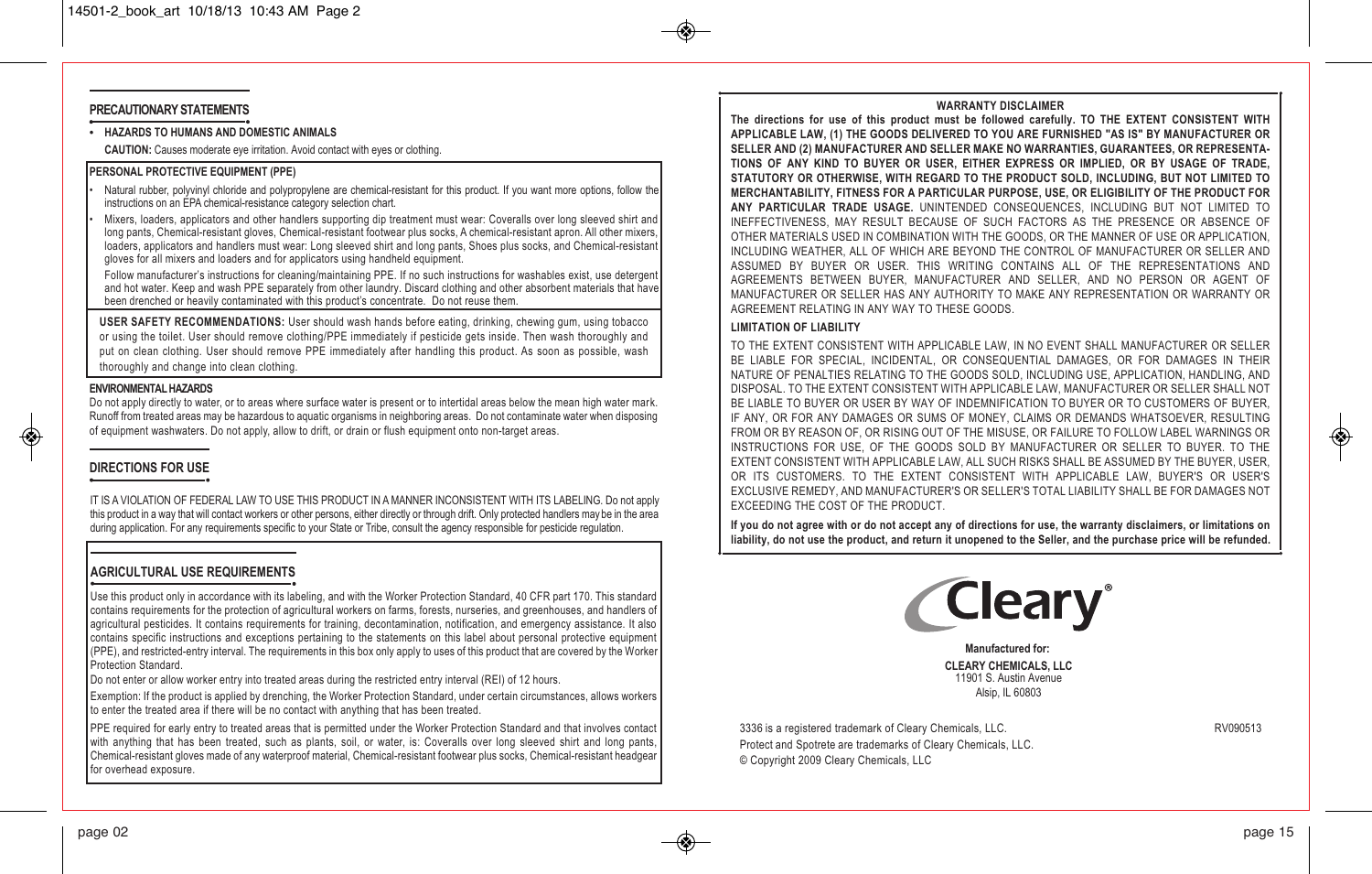#### **SOIL DRENCH APPLICATION**

| Disease(s)<br>Controlled                                                                                                                                                                                                 | Rate of 3336 WP           | <b>Remarks</b>                                                                                                                                                                                                                                                                                                                                                                                                                                                                                                                                                                                                                                                                                                                                                                                                                                                                                                                                             |
|--------------------------------------------------------------------------------------------------------------------------------------------------------------------------------------------------------------------------|---------------------------|------------------------------------------------------------------------------------------------------------------------------------------------------------------------------------------------------------------------------------------------------------------------------------------------------------------------------------------------------------------------------------------------------------------------------------------------------------------------------------------------------------------------------------------------------------------------------------------------------------------------------------------------------------------------------------------------------------------------------------------------------------------------------------------------------------------------------------------------------------------------------------------------------------------------------------------------------------|
| Stem, Crown, and<br>Root Rots caused by:<br>Botrytis, Cylindrocladium,<br>Fusarium, Gliocladium,<br>Myrothecium, Penicillium,<br>Ramularia, Rhizoctonia,<br>Sclerotinia<br><b>Black Root Rot</b><br><b>Thielaviopsis</b> | $8 - 16$<br>oz/100 gallon | Apply as a drench or directed spray using hand held, mechan-<br>ical or motorized spray equipment or as a chemigation drench<br>or directed spray using applicable sprinkler irrigation systems<br>after seeding or sticking of cuttings (8 fl oz) or after transplanting<br>(12-16 fl oz) to propagation beds, containers, pots, trays, or<br>nursery or landscape beds at a rate to thoroughly soak the<br>growing media through the root zone. A general guide is 0.25-<br>3.0 pints of finished mixture per sq ft depending on the media<br>type and depth (about 4 fl oz per 4 inch pot or 8 fl oz per 6 inch<br>pot). Repeat every 21-28 days for adequate crop protection.<br>Note: 3336 WP does not control Pythium or Phytophthora.<br>Tank mix combinations with metalaxyl, mefenoxam, etridiazole,<br>propamocarb, fosetyl-AI or mono and dipotassium salts of<br>phosphorous acid are required for the control of Pythium and<br>Phytophthora. |
| PLANT DIP APPLICATION<br>Disease(s)                                                                                                                                                                                      | Rate of 3336WP            | <b>Remarks</b>                                                                                                                                                                                                                                                                                                                                                                                                                                                                                                                                                                                                                                                                                                                                                                                                                                                                                                                                             |
| Controlled                                                                                                                                                                                                               |                           |                                                                                                                                                                                                                                                                                                                                                                                                                                                                                                                                                                                                                                                                                                                                                                                                                                                                                                                                                            |
| <b>Plant or Cutting Diseases</b><br>caused by: Botrytis<br>Cylindrocladium, Fusarium,<br>Gliocladium, Myrothecium,<br>Penicillium, Ramularia,<br>Rhizoctonia, Sclerotinia,<br>Thielaviopsis                              | 16-24<br>oz/100 gallon    | Immerse plants or cuttings for 10-15 min. Remove and allow<br>to drain. Note: Follow accepted hygiene practices to minimize<br>the introduction and spread of water borne bacterial and water<br>mold fungal diseases.                                                                                                                                                                                                                                                                                                                                                                                                                                                                                                                                                                                                                                                                                                                                     |
| Bulb, Corm, and Rhizome Rots<br>caused by: Botrytis,<br>Cylindrocladium, Fusarium,<br>Gliocladium, Myrothecium,<br>Penicillium. Ramularia.<br>Rhizoctonia, Sclerotinia,<br>Thielaviopsis                                 | $16-24$<br>oz/100 gallon  | Soak cleaned bulbs for 15-30 min in warm solution (80-85°F).<br>For storage disease prevention, treat bulbs preferably within 48<br>hours after digging. After treatment, dry well before storing. If<br>bulbs are for forcing, treat bulbs that have been heat-cured.<br>Note: Follow accepted hygiene practices to minimize the intro-<br>duction and spread of water borne bacterial and water mold<br>fungal diseases.                                                                                                                                                                                                                                                                                                                                                                                                                                                                                                                                 |

#### **NON-AGRICULTURAL USE REQUIREMENTS**

The requirements in this box only apply to uses of this product that are NOT within the scope of the Worker Protection Standard for agricultural pesticides (40 CFR part 170). The WPS applies when this product is used to produce agricultural plants on farms, forests, nurseries, or greenhouses.

**Turf and Landscape Uses:** Do not enter or allow others to enter the treated area until sprays have dried.

## **STORAGE AND DISPOSAL**

Do not contaminate water, food, or feed by storage or disposal.<br>
Pesticide Storage: Store in the original container in a dry, temperature controlled area. Do not store in a manner where cross-<br>
contamination with other pes

disposal facility.<br>Container Handling: Nonrefillable container. Do not reuse or refill this container. Offer for recycling, if available. When all water soluble

bags are used, dispose of empty foil package in a sanitary landfill, or by incineration, or, if allowed by Štate and local authorities, by burning.<br>If burned, stay out of smoke.

#### **COMMERCIAL TURF AND ORNAMENTAL GENERAL INFORMATION**

3336® WP is a broad spectrum fungicide exhibiting preventative, curative, and systemic properties. It is useful on a wide variety of turf and ornamental<br>disease problems. Apply 3336 WP with ground or overhead equipment. us apply with fixed wing or rotary aircraft. Use the higher rates under conditions of severe disease pressure. Also, see local State Extension Service<br>recommendations for application schedules. This product is not for homeown by the state to apply ornamental or turf pest control products. Chemigation instructions follow "Directions For Use". Read and follow these<br>instructions carefully for this method of application.

**Resistance Management:** To avoid the development of tolerant strains of fungi, 3336 WP should be used with fungicides of different modes of action. Cleary Chemical does not recommend the use of products containing thiaben or disease control strategy. As long as recommended precautions are followed, 3336 WP can remain useful for disease control.

Mixing Instructions: 3336 WP consists of a protective outer resealable package containing water soluble bags. Do not allow the bags to become<br>wet prior to adding to the tank. Do not handle water soluble bags with wet hands to pH 6-7 prior to the addition of 3336 WP is recommended. Add required amount of 3336 WP to a partially filled tank (1/2 total volume) and agitate by mechanical or hydraulic means while adding the remaining required amoun

Tank Mixing Instructions: 3336 WP is compatible with most commonly used pesticides. If tank mixing with other materials, add products in the following order: water soluble bags, wettable powders, dry flowables, liquid flow avoided. Tank mix products containing boron or releasable free chlorine will affect the solublity of water soluble (PVA) film. Thoroughly rinse the<br>spray tank of any boron containing spray solution prior to adding any wate ↔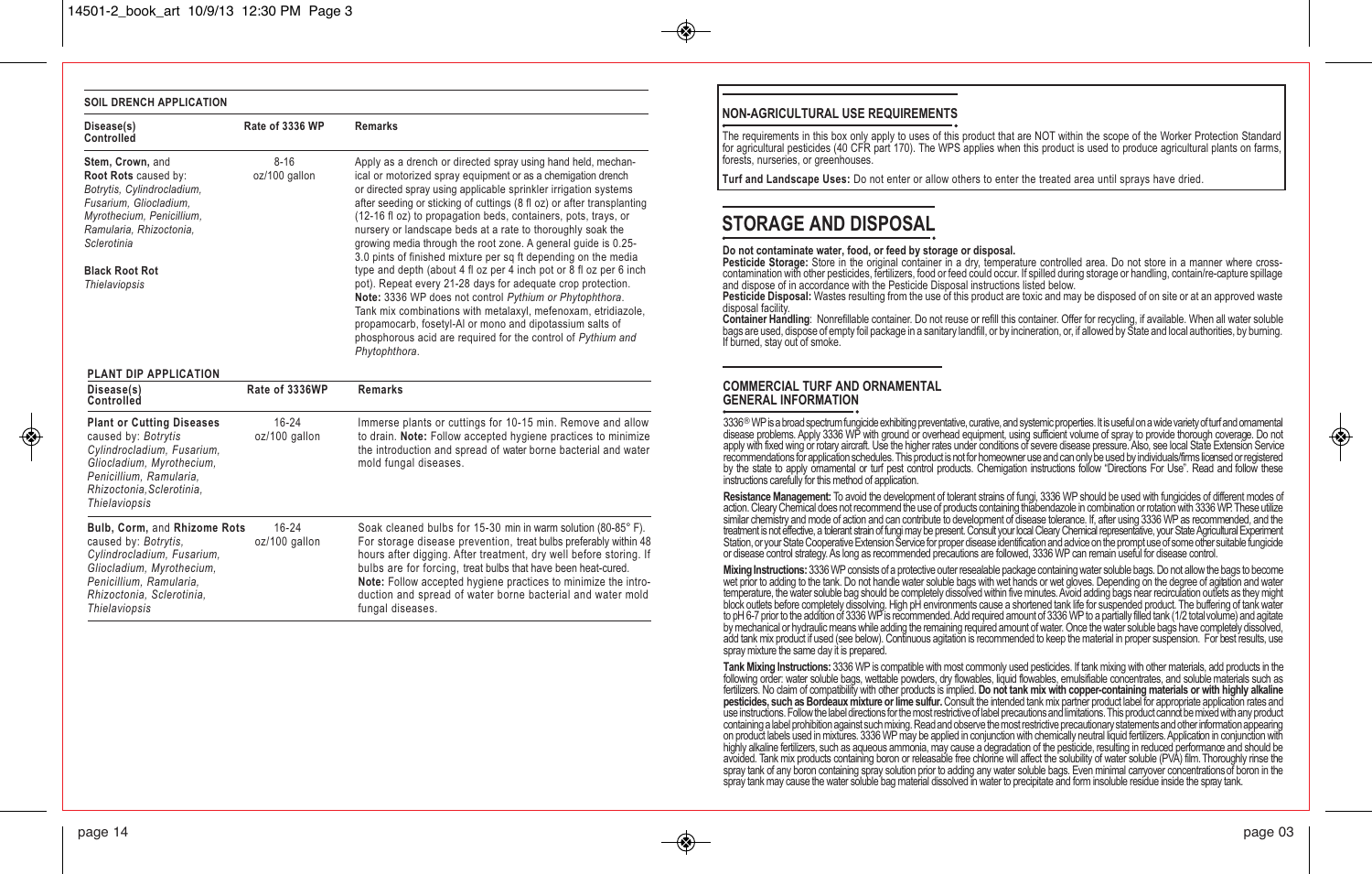#### **CHEMIGATION**

#### **GENERIC REQUIREMENTS**

- 1. Apply this product only through the following types of systems: sprinkler including center pivot, lateral move, end tow, side (wheel) roll, traveler, solid set, or hand move; flood (basin); or drip trickle irrigation systems. Do not apply this product
- 2. Crop injury, lack of effectiveness, or illegal pesticide residues in the crop can result from non-uniform distribution of treated<br>water.<br>3. If you have questions about calibration, you should contact State Extension Ser
- 
- 
- 

- **SPECIFIC REQUIREMENTS**<br>1. Public water system means a system for the provision to the public of piped water for human consumption if such system has at least 15 service connections or regularly serves an average of at least 25 individuals daily at least 60 days out of<br>the vear.
- 2. Chemigation systems connected to public water systems must contain a functional, reduced-pressure zone, backflow preventer (RP2) or the functional equivalent in the water supply line upstream from the point of pesticide
- 
- 4. The pesticide injection pipeline must contain a functional, normally closed, solenoid-operated valve located on the intake side of the injection pump and connected to the system interlock to prevent fluid from being dra
- pesticide distribution is adversely affected.
- 6. Systems must use a metering pump, such as a positive displacement injection pump (e.g. diaphragm pump), effectively designed and constructed of materials that are compatible with pesticides and capable of being fitted with a system interlock.
- 7. Do not apply when wind speed favors drift beyond the area intended for treatment.

#### **NON SPECIFIC REQUIREMENTS**

- 1. Remove scale, pesticide residue, and other foreign matter from the chemical tank and entire injector system. Flush with clean water.<br>2. Prepare a suspension of product in the mix tank or stock bucket. Fill the tank with 1/2 or 3/4 of the desired amount of water. Start
- agitation and add the required amount of product to the solution along with the remaining volume of water.<br>3. Maintain a gentle agitation in the mix tank during application to assure a uniform suspension. Follow mixing ins
- mixing instructions previously indicated.
- 4. Start system and then uniformly inject the suspension of 3336 WP into the irrigation line so as to deliver the desired rate per acre. Allow sufficient time for pesticide to be flushed through all lines and all nozzles before turning off irrigation system.<br>5. Greater accuracy in calibration and distribution will be achieved by injecting a larger volume of
- 
- 6. The suspension of 3336 WP should be injected with a positive displacement pump into the main line ahead of a right angle turn to ensure adequate mixing.

| Vegetable Transplants                                                                                                         | piovaovo<br>Controlled                                                                                                                                                                  | Rate of 3336 WP             | Remarks                                                                                                                                                                                                |
|-------------------------------------------------------------------------------------------------------------------------------|-----------------------------------------------------------------------------------------------------------------------------------------------------------------------------------------|-----------------------------|--------------------------------------------------------------------------------------------------------------------------------------------------------------------------------------------------------|
| <b>CUCURBITS</b> (Cantaloupe,<br>Casaba, Cucumbers,<br>Melons, Pumpkins,<br>Summer and Winter<br>Squash, and<br>Watermelons). | General information                                                                                                                                                                     |                             | Do not apply more than 4.2<br>lbs. of product (2.1 lbs<br>a.i.)/A/season from any<br>combination of application<br>timings.<br>Follow resistance<br>management guidelines<br>under Directions for Use. |
|                                                                                                                               | Anthracnose*<br>Colletotrichum<br><b>Gummy Stem</b><br>Blight*<br>Didymella<br><b>Powdery Mildew</b><br>Erysiphe,<br>Sphaerotheca,<br>Podosphaera<br><b>Target Spot*</b><br>Corynespora | $0.7$ lbs/Acre <sup>3</sup> | Begin applications when<br>plants begin to run or when<br>disease first appears, and<br>repeat at 7 to 14 day<br>intervals.<br>For Target Spot use at 7 day<br>intervals as needed.                    |
|                                                                                                                               | Belly Rots*<br>Rhizoctonia.<br>Fusarium                                                                                                                                                 | $0.7$ lbs/Acre <sup>3</sup> | Apply in sufficient volume to<br>allow runoff to the soil. Will<br>not control Pythium or<br>Phytopthora.                                                                                              |

\* Not for this use in California.

**VEGETABLE TRANSPLANTS** *(continued)*

Vegetable Transplants Diseases

**1 Apply, for example, in 50 – 200 gallons of water per acre. In volumes of water below 50 gallons, use a minimum of 2.1 pounds per acre. If more than 200 gallons of water per acre are required for good plant coverage, apply a maximum rate of 2.8 pounds per acre. For example, if 200 gallons of water are required, use 1.4 pounds per 100 gallons.** 

**2 Apply, for example, in 50 – 200 gallons of water per acre. In volumes of water below 50 gallons, use a minimum of 1.4 pounds per acre. If more than 200 gallons of water per acre are required for good plant coverage, apply a maximum rate of 2.1 pounds per acre. For example, if 200 gallons of water are required, use 1.05 pounds per 100 gallons.** 

**3 Apply, for example, in 50 – 200 gallons of water per acre. In volumes of water below 50 gallons, use at a rate of 0.7 pounds per acre. If more than 200 gallons of water per acre are required for good plant coverage, apply at a rate of 0.7 pounds per acre. For example, if 200 gallons of water are required, use 0.35 pounds per 100 gallons.**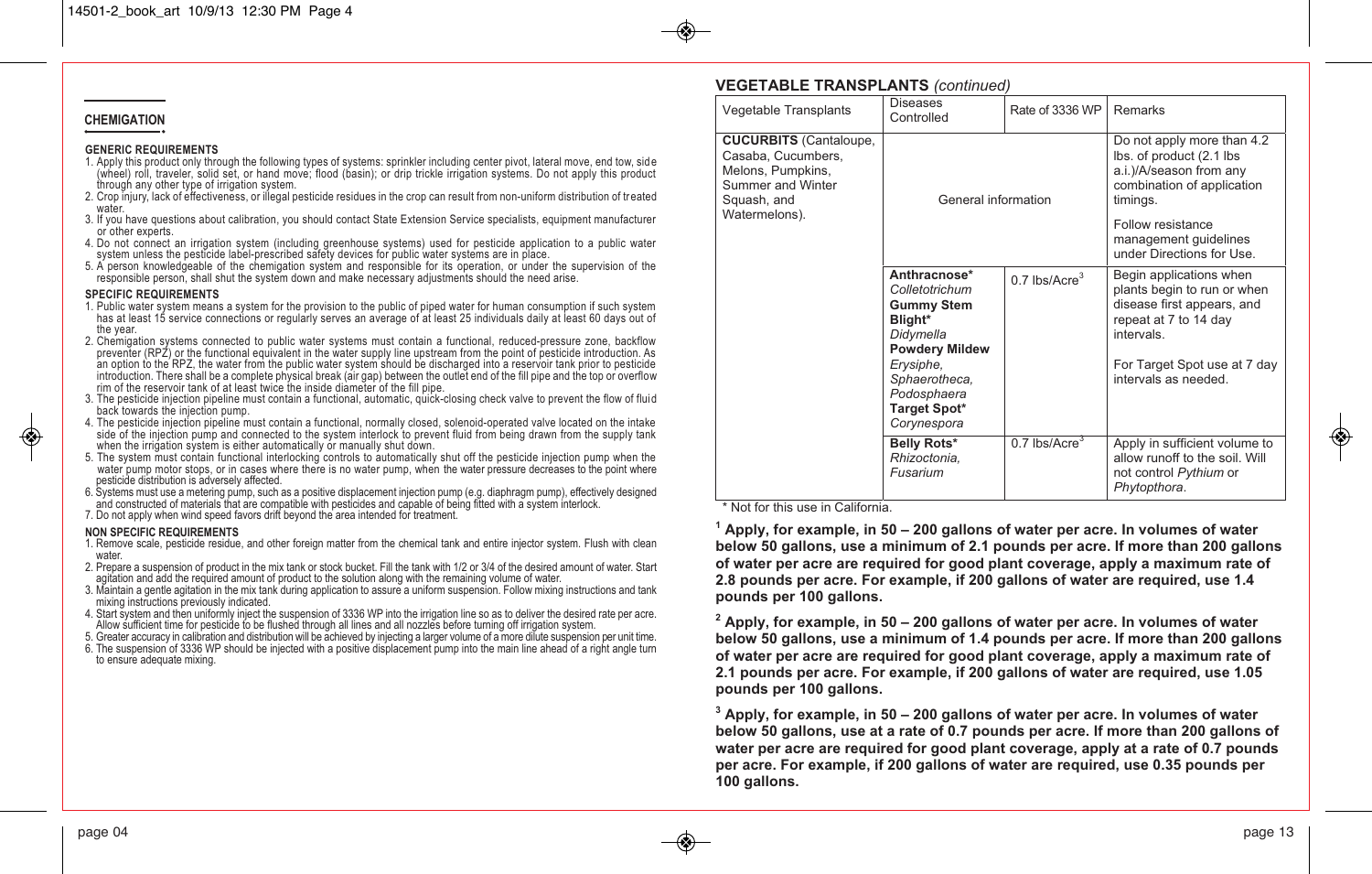#### **VEGETABLE TRANSPLANTS Not intended for field vegetable production.**

| Vegetable Transplants                                                                                                                                                                                 | <b>Diseases</b><br>Controlled                                                                            | Rate of 3336 WP                             | Remarks                                                                                                                                                                                                                                                                                                                                                                                                                                                                                                                                                     |
|-------------------------------------------------------------------------------------------------------------------------------------------------------------------------------------------------------|----------------------------------------------------------------------------------------------------------|---------------------------------------------|-------------------------------------------------------------------------------------------------------------------------------------------------------------------------------------------------------------------------------------------------------------------------------------------------------------------------------------------------------------------------------------------------------------------------------------------------------------------------------------------------------------------------------------------------------------|
| Beans, dry and<br>succulent including: Lima<br>bean, Snap bean, Kidney<br>bean, Mung bean, Navy<br>bean, Pinto bean, Wax<br>bean, Broad bean, Fava<br>bean, Asparagus bean,<br>Blackeyed pea, Cowpea, | Anthracnose<br>Colletotrichum<br><b>Gray Mold</b><br><b>Botrytis</b><br><b>White Mold</b><br>Sclerotinia | $2.1 - 2.8$<br>lbs/Accre <sup>1</sup><br>or | For one application: Apply<br>when 100% of plants have<br>at least one open bloom or<br>when conditions are<br>favorable for disease<br>development.<br>or                                                                                                                                                                                                                                                                                                                                                                                                  |
| Sweet lupine, White<br>lupine, White sweet lupine,<br>Grain lupine, Chick pea,<br>Garbanzo bean                                                                                                       |                                                                                                          | $1.4 - 2.1$<br>lbs/Accre <sup>2</sup>       | For multiple applications:<br>Make the first application<br>when 10% to 30% of plants<br>have at least one open<br>bloom and follow with<br>sequential applications on a<br>4 to 7 day interval. Apply<br>prior to the development of<br>disease for best results.<br>Do not apply more than 5.6<br>lbs. of product (2.8 lbs<br>a.i.)/A/season.<br>Pre-harvest interval:<br>California only, 14 days for<br>succulent beans, 28 days for<br>dry beans and lima beans.<br>Pre-harvest interval: all<br>other States, 14 days for<br>succulent beans and lima |

#### **SPRINKLER (OVERHEAD) CHEMIGATION**

Observe all instructions in the Generic, Specific and Non-Specific requirements sections above and the following additional requirements:

- 1. The system must contain a functional check valve, vacuum relief valve, and low pressure drain appropriately located on the irrigation pipeline to prevent water source contamination from backflow.<br>2. The irrigation line
- 

Set sprinkler system to deliver 1/10 to 1/4 inches of water per acre. Volumes of water higher than this may reduce efficacy. Application of more than recommended quantities of irrigation water per acre may result in decreased product performance. Where sprinkler<br>distribution patterns do not overlap sufficiently, unacceptable disease control may result.

When system connections or fittings leak, when nozzles do not provide uniform distribution or when lines containing the product cannot be flushed and must be dismantled and drained in a center pivot system, block the nozzle set nearest the well pivot injection unit to prevent spray being applied to this area. Allow sufficient time for pesticides to be flushed through all lines and all nozzles before turning off irrigation water.

#### **FLOOD (BASIN) CHEMIGATION**

- 1. Systems using a gravity flow pesticide dispensing system must meter the pesticide into the water at the head of the field and from backflow if water flow stops.<br>2. Systems utilizing a pressurized water and pesticide injection system must meet the following requirements: Observe all
- instructions in the Generic, Specific and Non-Specific requirements sections above and items 1 and 2 of the sprinkler irrigation requirements.

#### **DRIP (TRICKLE) CHEMIGATION**

Observe all instructions in the Generic, Specific and Non-Specific requirements sections above.

#### **COMMERCIAL TURF APPLICATIONS**

3336 WP may be used on all fine turf applications such as Commercial, Residential and Public (such as home lawns, parks, athletic fields, schools, and day care centers), and Golf Courses (greens, tees, fairways and aprons) of cool and warm season grasses such as Bentgrass, Bluegrass, Bermudagrass, Fescue, Ryegrass, St. Augustinegrass, Zoysiagrass, or their mixtures. 3336 WP is not phytotoxic to any of the above mentioned grasses when used in accordance with the label. 3336 WP is to be used for the prevention and control of the diseases mentioned below. It has both preventative and curative activity. Do not graze animals on treated turf. Do not feed clippings to livestock or poultry. Not for use on turf being grown for sale or other commercial use as sod.

**Application Instructions:** Apply material with properly calibrated hand held, mechanical or motorized spray equipment or by chemigation through appropriate sprinkler irrigation systems. Spray uniformly over the area to be treated. Apply recommended amounts in sufficient water to obtain thorough coverage of treatment area (2-4 gal per 1,000 sq ft is suggested). When treating golf greens, always treat aprons. Use the highest recommended rate under conditions of severe disease pressure. For best results, apply after mowing or avoid mowing twelve hours after application. For root pathogens, lightly water the treatment area to move the fungicide into active root zone with one to two tenths inch of water. Excessive irrigation may move application below active root zone and reduce application effectiveness. Green design and drainage will influence irrigation practices. When tank mixing with contact action fungicides for foliar diseases, applications should be allowed to dry on leaf surfaces. Normal watering may proceed after sprays have dried.

↔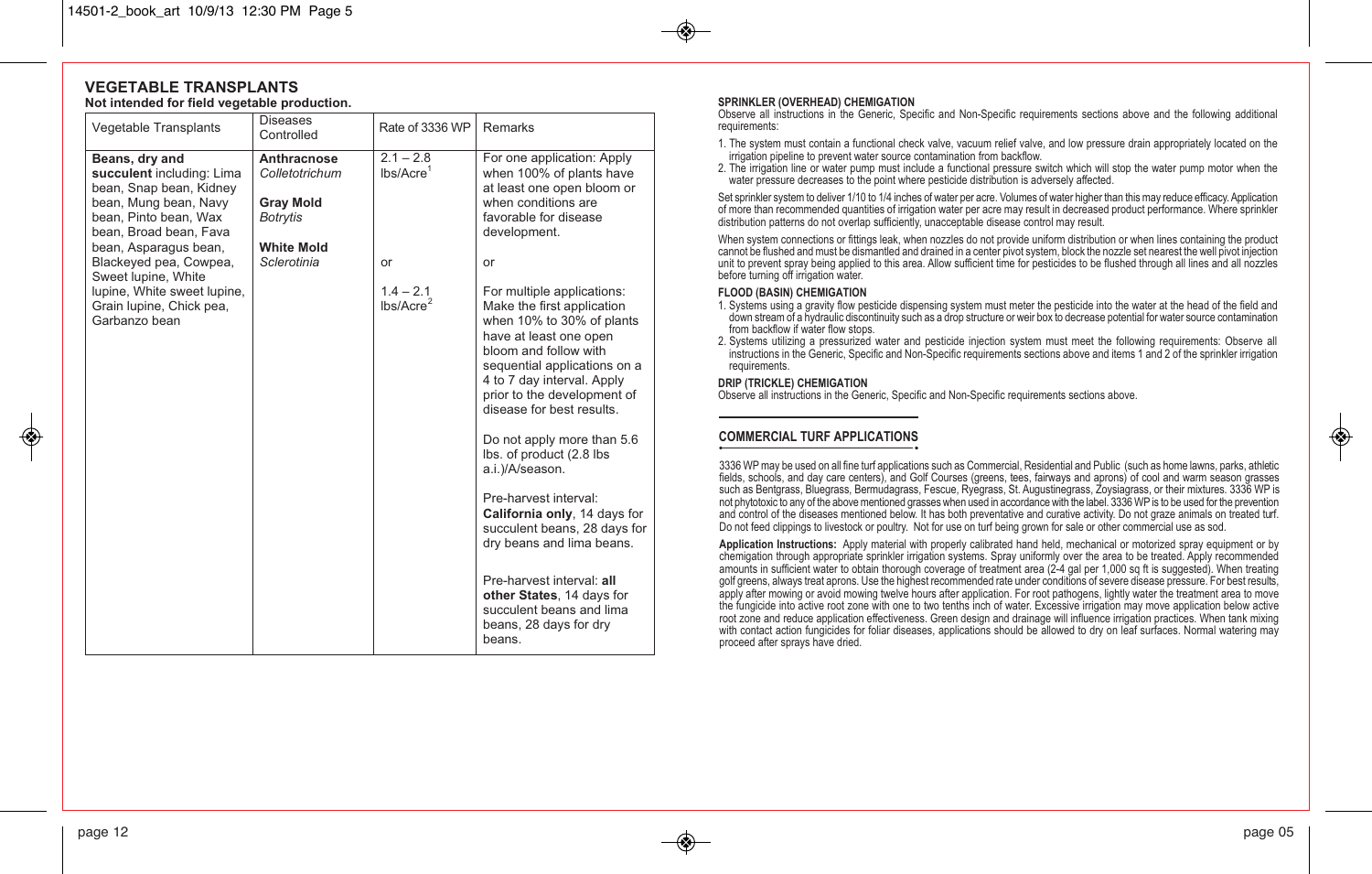#### **Table 1: Maximum Individual Application Rates and Minimum Re-Treatment Intervals** Do not exceed the amounts per acre or reduce the re-treatment interval indicated below.

| Use Site                                               | Maximum<br>application rate<br>of 3336 WP            | <b>Minimum</b><br><b>Re-Treatment</b><br>Interval | <b>Comments</b>                               |
|--------------------------------------------------------|------------------------------------------------------|---------------------------------------------------|-----------------------------------------------|
| Residential or<br><b>Public Areas</b>                  | 5.44 lbs/Acre<br>(2 oz / 1,000 sg. ft.)              | 14 days                                           |                                               |
| <b>Golf Course</b><br>Tees, Greens, Aprons             | 16.32 lbs/Acre<br>(6 oz / 1,000 sg. ft.)             | 14 days                                           |                                               |
| <b>Golf Course</b><br>Fairways-<br>except Florida      | 10.88 lbs/Acre<br>(4 oz / 1.000 sa. <sub>ft.</sub> ) | 14 days                                           | Excludes Florida                              |
| <b>Golf Course</b><br>Fairways-<br><b>Florida Only</b> | 5.44 lbs/Acre<br>(2 oz / 1,000 sg.ft.)               | 14 days                                           | Florida Only<br>Only one application per year |

#### **Table 2: Maximum Seasonal Application Rates**

Do not exceed the following amounts of product per acre per season

| Use Site                                               | <b>Maximum Pounds</b><br>3336 WP per Acre<br>per Season | <b>Ounces</b><br>3336 WP<br>per 1,000 sq. ft. | <b>Comments</b>         |
|--------------------------------------------------------|---------------------------------------------------------|-----------------------------------------------|-------------------------|
| Residential or<br><b>Public Areas</b>                  | 21.76 lbs                                               | 8 oz.                                         | 4 Applications per year |
| <b>Golf Course</b><br>Tees, Greens, Aprons             | 43.52 lbs                                               | 16 oz.                                        |                         |
| <b>Golf Course</b><br>Fairways-<br>except Florida      | 10.88 lbs                                               | 4 oz.                                         | <b>Excludes Florida</b> |
| <b>Golf Course</b><br>Fairways-<br><b>Florida Only</b> | 5.44 lbs                                                | 2 oz.                                         | Florida Only            |

| Disease(s)<br>Controlled                                                                                | Rate of 3336 WP            | <b>Remarks</b>                                                                                                                                                                                                                         |
|---------------------------------------------------------------------------------------------------------|----------------------------|----------------------------------------------------------------------------------------------------------------------------------------------------------------------------------------------------------------------------------------|
| <b>Ovulinia Blight</b>                                                                                  | $8 - 16$<br>oz/100 gallon  | Apply as flowers open. Repeat every 7-14 days during disease period                                                                                                                                                                    |
| <b>Powdery Mildews</b><br>Erysiphe, Microsphaera,<br>Phyllactinia, Podosphaera, Oidium,<br>Sphaerotheca | $12 - 24$<br>oz/100 gallon | Apply when disease first appears and repeat every 7-14 days<br>during disease period. Rotations and/or tank mix combinations<br>with mancozeb (Protect) or triadimefon can be utilized.                                                |
| Rust Diseases caused by:<br>Puccinia, Gymnosporangium,<br>Uromyces                                      | $12 - 16$<br>oz/100 gallon | Apply late spring or when symptoms first appear. Repeat<br>every 7-14 days during disease period. Rotations and/or tank<br>mix combinations with mancozeb (Protect) or chlorothalonil<br>are recommended.                              |
| <b>Tip Blight of Pine</b><br>Sphaeropsis sapinea,<br>Diplodia pinea                                     | 16-24<br>oz/100 gallon     | Begin application in spring when new growth starts. Make<br>a second application just before needles emerge from the sheath<br>and a third application 14 days later. Thorough coverage is essen-<br>tial for optimal disease control. |
| Twig Blights, Cankers,<br>and Diebacks<br>Diaporthe, Kabatina, Phoma, Phomopsis                         | 16-24<br>oz/100 gallon     | Apply when symptoms first appear. Repeat every 7-14 days as<br>needed during disease period.                                                                                                                                           |

 $\bigoplus$ 

 $\bigoplus$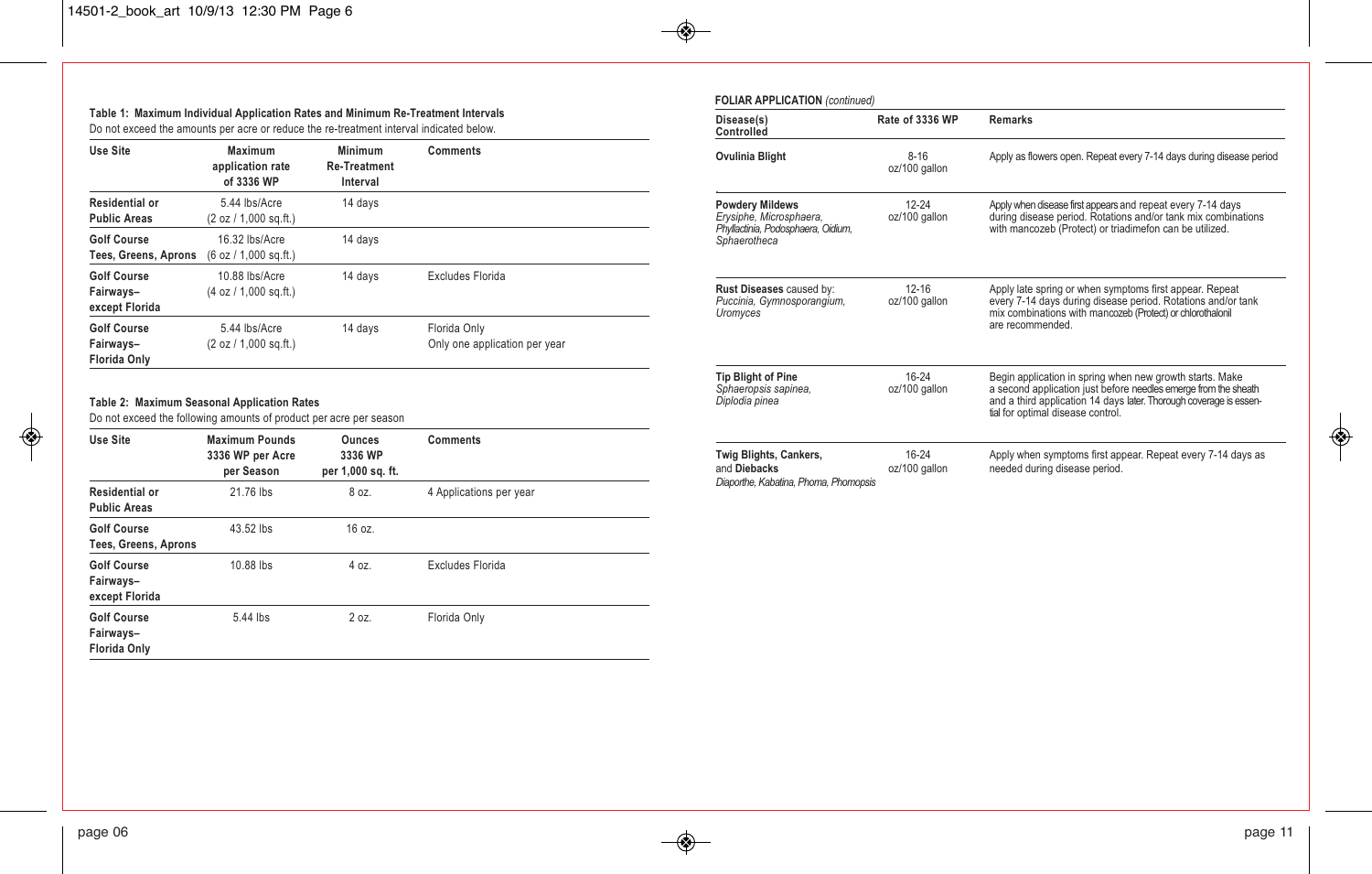#### **SPECIAL INSTRUCTIONS FOR PROPORTIONAL INJECTORS**

#### **(e.g. Dosatron, Dosmatic, Anderson, and similar equipment)**

Determine the treatment rate for crop and pathogen from the foliar application table below. Determine the injection ratio for the individual system to be used for application. For systems using a 1:100 ratio, measure and a amount per 100 gallons by 2. For systems using a 1:50 ratio, divide the recommended amount per 100 gallons added by 2. For systems using a 1:16 ratio, divide the recommended amount per 100 gallons by 6. Greater accuracy in calibration and distribution will be achieved by injecting a larger volume of a more dilute suspension per unit time. An injection ratio of 1:100 is recommended for most greenhouse and nursery systems.

Do not apply with fixed wing or rotary aircraft.

#### **FOLIAR APPLICATION**

↔

| Disease(s)<br><b>Controlled</b>                                                                                                                                                                                                                                                                                       | Rate of 3336 WP            | <b>Remarks</b>                                                                                                                                                                                                                                                                                                                                |
|-----------------------------------------------------------------------------------------------------------------------------------------------------------------------------------------------------------------------------------------------------------------------------------------------------------------------|----------------------------|-----------------------------------------------------------------------------------------------------------------------------------------------------------------------------------------------------------------------------------------------------------------------------------------------------------------------------------------------|
| Anthracnose<br>Colletotrichum                                                                                                                                                                                                                                                                                         | $12 - 16$<br>oz/100 gallon | Apply as buds break or at first sign of disease. Repeat at 7-14<br>day intervals as needed during disease period.                                                                                                                                                                                                                             |
| <b>Black Spot of Rose</b><br>Diplocarpon rosae                                                                                                                                                                                                                                                                        | $12 - 16$<br>oz/100 gallon | Apply early summer or at first sign of disease. Repeat every<br>7-14 days as needed during disease period.                                                                                                                                                                                                                                    |
| <b>Brown Rot and Blight</b><br>Monilinia, Sclerotinia,<br>Whetzellinia                                                                                                                                                                                                                                                | $12 - 16$<br>oz/100 gallon | Apply late spring or at first sign of disease. Repeat every<br>7-14 days as needed during disease period.                                                                                                                                                                                                                                     |
| <b>Fusicladium</b> and<br>Venturia Leaf Scabs on:<br>Crabapple, Hawthorn, Pear,<br>Mountain Ash, Pyracantha, etc.                                                                                                                                                                                                     | $12 - 16$<br>oz/100 gallon | Apply as buds break. Repeat every 7-14 days as needed during<br>disease period. Effective control requires coverage during leaf<br>expansion. Rotations and/or tank mix combinations with mancozeb<br>(Protect), chlorothalonil or propiconazole can be utilized. Do not<br>use fruit from treated crabapple or pear trees for food purposes. |
| Leaf Spots and Blights<br>caused by: Ascochyta, Blumeriella,<br>Botrytis, Cercospora, Coccomyces,<br>Corynespora, Curvularia, Didymellina,<br>Entomosporium, Fabraea, Fusarium,<br>Ramularia, Rhizoctonia, Marssonina,<br>Mycosphaerella, Myrothecium, Phoma,<br>Physalospora, Schizothyrium, Septoria,<br>Sphaceloma | $12 - 16$<br>oz/100 gallon | Apply when disease symptoms first appear. Repeat every 7-14<br>days as needed during disease period. Rotations and/or tank mix<br>combinations with mancozeb (Protect) or chlorothalonil can be<br>utilized.                                                                                                                                  |

#### **Table 3: Turf Disease Control**

Observe the maximum individual application rates and maximum seasonal application limits in Table 1 and Table 2.

| Disease(s)<br>Controlled                                    | Rate of 3336 WP<br>oz/1,000 sq ft* | <b>Remarks</b>                                                                                                                                                                                                           |
|-------------------------------------------------------------|------------------------------------|--------------------------------------------------------------------------------------------------------------------------------------------------------------------------------------------------------------------------|
| Anthracnose, basal<br>Colletotrichum graminicola            | $4 - 6$                            | For prevention in historic areas of disease pressure,<br>apply twice at 14 day intervals when soil temperature reaches                                                                                                   |
| Anthracnose, foliar<br>Colletotrichum graminicola           | $2 - 4$                            | 60°F. For curative control, apply when disease first appears<br>and continue at 14 day intervals. Rotations and/or tank mix<br>combinations with chlorothalonil or triadimeton can be utilized                           |
| <b>Bermudagrass Decline</b><br>Gaeumannomyces graminis var. | $4 - 6$                            | Apply in mid-July or when disease symptoms first appear<br>and repeat at 14 day intervals for suppression. Use higher                                                                                                    |
| graminis                                                    |                                    | rates under most severe disease expression. Follow proper                                                                                                                                                                |
| <b>Take-All Patch</b>                                       |                                    | agronomic recommendations to maintain plant vigor.                                                                                                                                                                       |
| Gaeumannomyces graminis var. avenae                         |                                    |                                                                                                                                                                                                                          |
| Cool Season Brown Patch<br>Rhizoctonia cerealis             | $4 - 6$                            | For prevention, apply in fall before turf has stopped all                                                                                                                                                                |
| <b>Necrotic Ring Spot</b>                                   |                                    | growth activity. Apply second application in early spring<br>when soil temperatures reach 55-60°F or when disease first                                                                                                  |
| Leptosphaeria korrea                                        |                                    | appears. For curative action, apply when disease first appears                                                                                                                                                           |
| <b>Spring Dead Spot</b>                                     |                                    | in early spring and continue at 14 day intervals.                                                                                                                                                                        |
| Leptosphaeria korrea                                        |                                    |                                                                                                                                                                                                                          |
|                                                             |                                    |                                                                                                                                                                                                                          |
| <b>Coprinus Snow Mold</b><br>Coprinus psychromorbidus       | $4 - 6$                            | Apply 2 treatments at 21 day intervals in late fall to early<br>winter, with the last application made just prior to first<br>permanent snow cover. Rotations and/or tank mix combinations<br>with PCNB can be utilized. |

 $\bigcirc$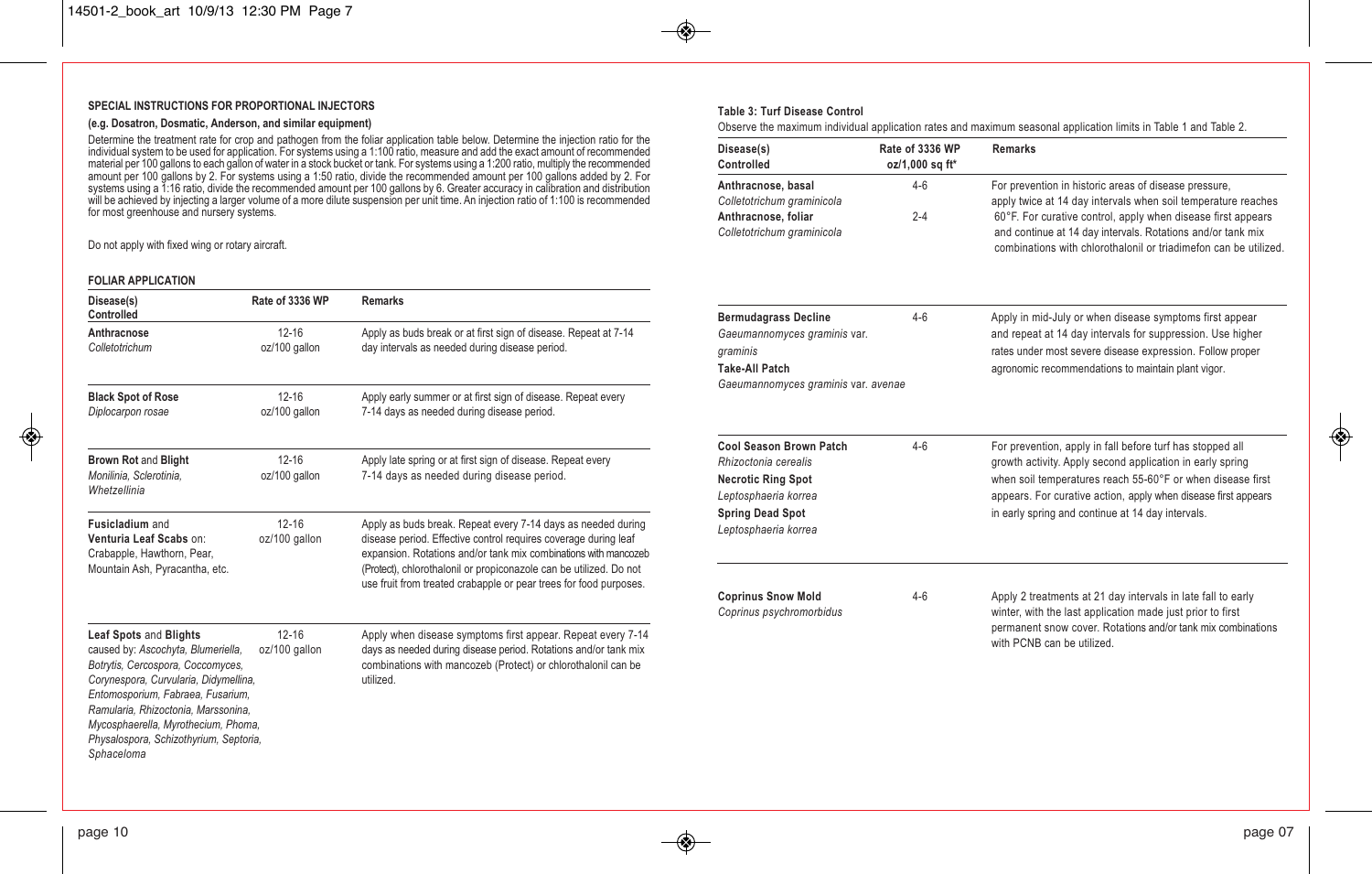| Disease(s)<br>Controlled                                                                                                                                                                                                                                                                                                   | Rate of 3336 WP<br>oz/1,000 sq ft* | <b>Remarks</b>                                                                                                                                                                                                                                          |
|----------------------------------------------------------------------------------------------------------------------------------------------------------------------------------------------------------------------------------------------------------------------------------------------------------------------------|------------------------------------|---------------------------------------------------------------------------------------------------------------------------------------------------------------------------------------------------------------------------------------------------------|
| <b>Dollar Spot</b><br>Moellerodiscus, Lanzia, Sclerotinia<br>Large Brown Patch<br>Rhizoctonia solani<br>Ascochyta Leaf Blight<br>Ascochyta<br><b>Copper Spot</b><br>Gloeocercospora sorghi<br><b>Fusarium Patch</b><br>Fusarium nivale<br><b>Red Thread</b><br>Laetisaria fuciformis<br>Zoysia Patch<br>Rhizoctonia solani | $2 - 4$                            | Apply when disease first appears and continue at 14 day<br>intervals. Rotations and/or tank mix combinations with<br>chlorothalonil, iprodione, or mancozeb (Protect™) can be utilized.                                                                 |
| <b>Fusarium Blight</b><br>Fusarium roseum, F. triticum                                                                                                                                                                                                                                                                     | $4 - 6$                            | Apply when disease first appears at 14 day intervals.                                                                                                                                                                                                   |
| <b>Gray Leaf Spot (Blast)</b><br>Pyricularia grisea                                                                                                                                                                                                                                                                        | $4-6$                              | Apply preventative application before expected period of disease<br>development. Continue applications at 14 day intervals.                                                                                                                             |
| Leaf Spot<br>Drechslera<br>Leaf, Crown, and Root Diseases<br>Bipolaris, Curvularia, Exserohilum                                                                                                                                                                                                                            | $4 - 6$                            | Apply when disease first appears and make applications<br>at 14 day intervals. Rotations and/or tank mix combinations<br>with chlorothalonil, iprodione, or mancozeb (Protect) are<br>recommended under severe conditions.                              |
| <b>Pink Snow Mold</b><br>Michrodochium nivale                                                                                                                                                                                                                                                                              | $2 - 4$                            | Apply in late fall to early winter before turf has stopped all growth<br>activity. A second application may be used in combination with<br>chlorothalonil, PCNB, or thiram (Spotrete™) at recommended<br>rates before snow cover or during spring thaw. |
| <b>Rusts</b><br>Puccinia, Uromyces                                                                                                                                                                                                                                                                                         | $4 - 6$                            | Make two applications at 14 day intervals when disease first<br>appears. Rotations and/or tank mix combinations with<br>chlorothalonil or mancozeb (Protect) are recommended.                                                                           |
| <b>Stripe Smut</b><br>Ustilago striiformis                                                                                                                                                                                                                                                                                 | $4 - 6$                            | Apply at 14 day intervals when disease first appears. For pre-<br>vention, apply in spring and fall.                                                                                                                                                    |

#### **Table 3: Turf Disease Control** *(continued)*

| Disease(s)<br>Controlled                               | Rate of 3336 WP<br>oz/1,000 sq ft* | <b>Remarks</b>                                                                                                                                                                                                                                                                  |
|--------------------------------------------------------|------------------------------------|---------------------------------------------------------------------------------------------------------------------------------------------------------------------------------------------------------------------------------------------------------------------------------|
| Summer Patch<br>Magnaporthe poae                       | $4-6$                              | For prevention, apply 3 applications starting late April or<br>early May using 21 day intervals. Rotations and/or tank mix<br>combinations may be used as part of the three application<br>program. For suppression, apply at 14 day intervals when dis-<br>ease first appears. |
| <b>Bentgrass Dead Spot</b><br>Ophiosphaerella agrostis | $4-6$                              | For prevention, apply in early June or based upon local<br>Extension Service recommendations. Apply at 14 day inter-<br>vals. Rotations and/or tank mix combinations may be used<br>for season long disease prevention.                                                         |
|                                                        |                                    | * For residential or public areas do not apply more than 2 oz per 1,000 sq. ft. per application.                                                                                                                                                                                |
| <b>COMMERCIAL HORTICULTURAL APPLICATIONS</b>           |                                    |                                                                                                                                                                                                                                                                                 |

#### **NURSERY, GREENHOUSE, SHADE OR LATH HOUSE, LANDSCAPE & INTERIORSCAPE**

**Annual and Perennial Flowers, Bedding Plants, Foliage Plants, Ground Covers, Vegetable Transplants, plus Deciduous and Evergreen Trees and Shrubs**

Do not apply to home orchards/fruit trees after fruit set.<br>Do not use fruit, nuts or sap from treated trees as food or feed.

3336 WP is a broad spectrum systemic fungicide which controls a variety of foliar, stem, and root diseases on a wide range of commercially important plants. 3336 WP is also effective as a pre-plant dip on cuttings and bulb have leaves that are difficult to wet properly. Use of a spreader-sticker is recommended to enhance product performance in wet<br>weather conditions or during periods of overhead irrigation. 3336 WP may be applied as a ground mechanical or motorized spray equipment, or as a chemigation spray or through an applicable sprinkler irrigation system; or as an<br>overhead application where applicable. See specific instructions below. For foliar applicati ingredient per single application. Do not exceed thirty six (36) pounds active ingredient per acre per crop season from all thiophanate-methyl containing products. For soil drench applications, do not exceed 300 pounds active ingredient per acre per crop season from all thiophanate-methyl containing products.

**Note:** The "Directions For Use" of this product reflect the cumulative inputs from both historical field use and product testing programs.<br>However, it is impossible to test this product on all species and cultivars. A pre

Application Instructions: Apply material with properly calibrated, hand held, mechanical or motorized spray equipment<br>or by chemigation through appropriate sprinkler irrigation, flood, or drip systems. Begin applications w plant growth stage. For applications through irrigation systems, refer to use rates indicated in the foliar application chart.

◈